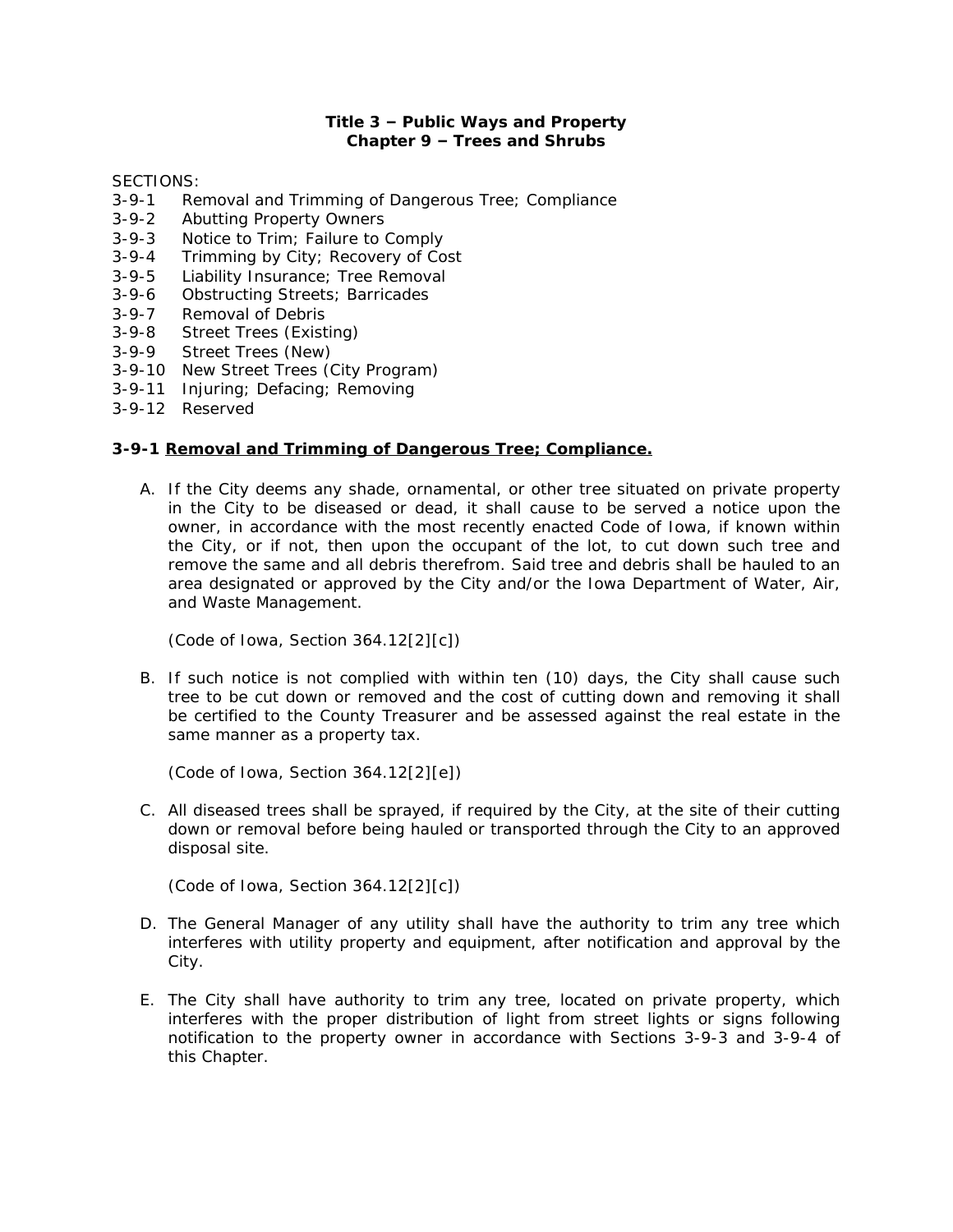**3-9-2 Abutting Property Owners.** Any person owning any real estate within the City with trees located upon said real estate or located in the street right-of-way (including parking) adjacent to said real estate, shall trim such trees in such manner that no overhanging branches thereof shall in any way obstruct any such street or sidewalk below the height of ten feet (10') above the surface of the sidewalk and fourteen feet (14') from the surface of the street.

*(Code of Iowa, Section 364.12[2][c])*

**3-9-3 Notice to Trim; Failure to Comply.** Any person or owner of property as described in this Chapter who shall have been served by the City with a notice by Certified Mail, and shall not comply with the notice within ten (10) days of the receipt of the notice, shall be guilty of a misdemeanor and subject to penalty as provided in the Schedule of Penalties in Appendix A to this Code of Ordinances.

**3-9-4 Trimming by City; Recovery of Cost**. When the owner or occupant of real property in the City having trees upon or in front of the same, the branches of which overhang the street or any part thereof, and having had notice to trim the same and fails or refuses to comply therewith for more than ten (10) days after service of notice, then it shall be lawful for the City to trim such trees to the height provided in Section 3-9-2 of this Chapter and certify the cost of the same to the County Treasurer to be assessed against the real estate in the same manner as a property tax.

*(Code of Iowa, Section 364.12[2][e])*

**3-9-5 Liability Insurance; Tree Removal.** All persons and/or corporations engaged in removal of trees within the City right-of-way shall obtain a license therefor. The licensee must pay the fee and present a copy of an insurance policy for liability insurance in the amounts set by resolution of the City Council and listed in the Schedule of Permit and Licensing Requirements contained in Appendix B to this Code of Ordinances.

# **3-9-6 Obstructing Streets; Barricades.**

- A. Before any street or thoroughfare can be shut off or blocked in any way for tree removal, permission must be granted by the City.
- B. Streets when barricaded or shut off must be barricaded by proper barricades appropriately marked and readily seen by all.
- C. All persons, and/or corporations barricading any street or thoroughfare for the purpose of trimming or removing any tree shall first notify the City of Muscatine Police and Fire Departments stating the location and time period that such street or thoroughfare will be closed.
- D. No street or thoroughfare shall be closed for the purpose of removing any tree unless the required permit is secured as provided in this Chapter.

**3-9-7 Removal of Debris.** Removal of debris, stumps, logs, etc. shall be made upon or in trucks and no hauling shall be allowed hanging from outside by booms or dragging from such vehicle.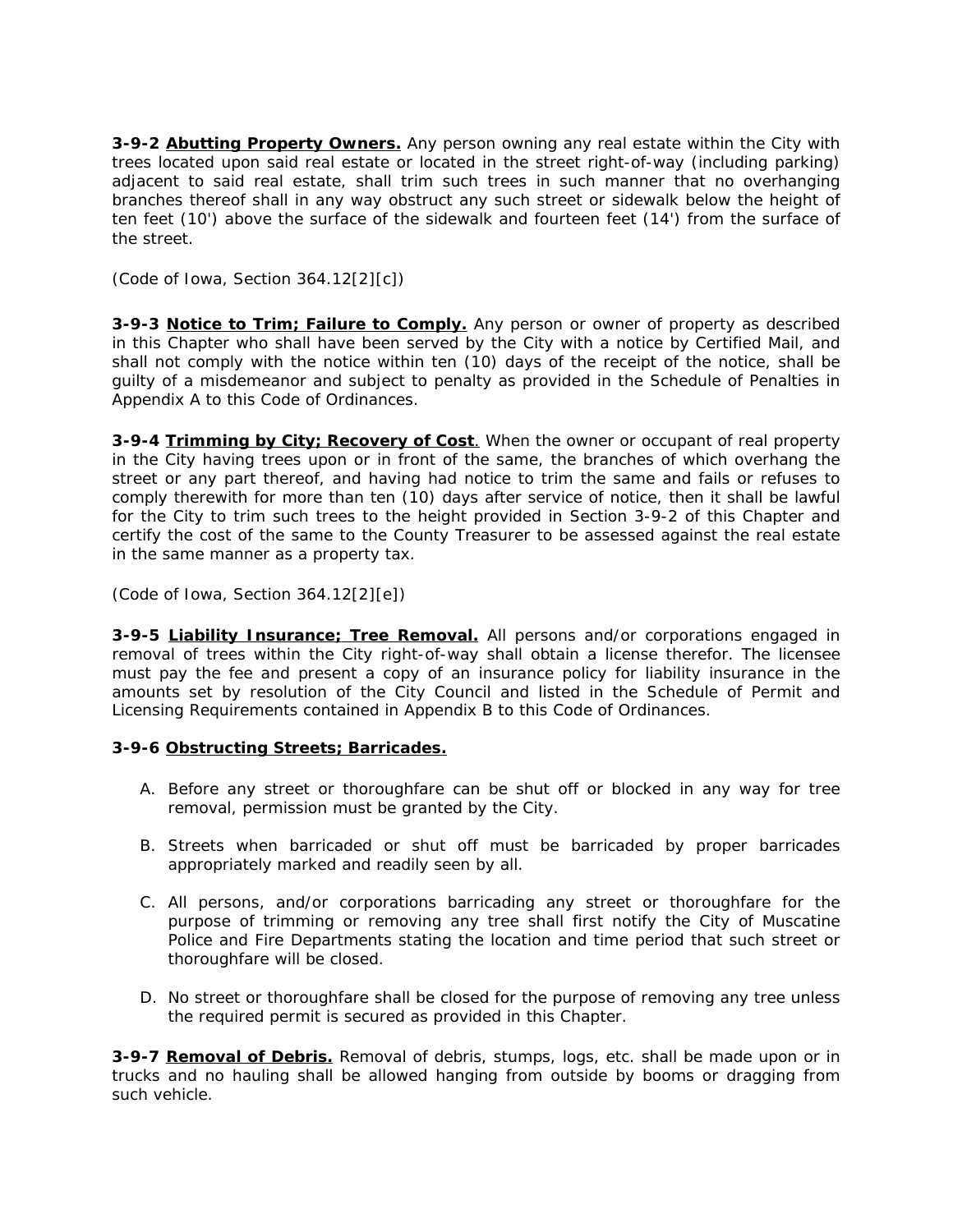### **3-9-8 Street Trees (Existing).**

- A. All existing trees located within the public right-of-way as of the effective date of this Section shall be the responsibility of the adjacent property owner.
	- a. Exception. Any street tree which is diseased, dead, or otherwise poses an immediate threat to the public health and welfare shall be the responsibility of the City.

*(Code of Iowa, Section 364.12[2][c])*

B. It shall be the duty and right of the adjacent property owner to trim, remove, treat, or otherwise maintain all existing street trees in a manner that promotes the public health, safety, and welfare and in accordance with the provisions of this Chapter.

*(Code of Iowa, Section 364.12[2][c])*

- C. Any person or corporation removing any existing street tree shall obtain a permit to do so from the City in accordance with the Schedule of Permit and Licensing Requirements contained in Appendix B to this Code of Ordinances for the purpose of maintaining a citywide inventory. The Tree Removal Permit shall be provided at no charge to the applicant.
- D. Nothing contained in this Chapter shall be construed so as to prevent the immediate removal and/or trimming by officers of the City of any tree from the streets, when in the judgment of the City, such removal or trimming is necessary for the purpose of making street improvements or to eliminate obstructions of public signs which, by design, promote safety of persons or property.

# **3-9-9 Street Trees (New).**

- A. As of the effective date of this Section, all proposals to plant trees in the public rightof-way shall require a permit from the City in accordance the Schedule of Permit and Licensing Requirements contained in Appendix B to this Code of Ordinances.
- B. The permit application provided by the City shall state the applicant's name, address, type of tree to be planted, exact location, and any additional information that may be needed by the City to determine whether the application should or should not be approved.
- C. The application shall be recommended for approval or disapproval by the City prior to issuance. Failure to secure a positive recommendation by the City shall constitute a denial of the application.
- D. Permit Requirements:
	- 1. The permit shall state that the applicant agrees to plant the street tree(s) in accordance with the requirements of this Chapter.
	- 2. The permit shall state that the applicant will plant a specific type of tree which shall be an approved species for street trees; a list of which shall be provided to the applicant upon request.